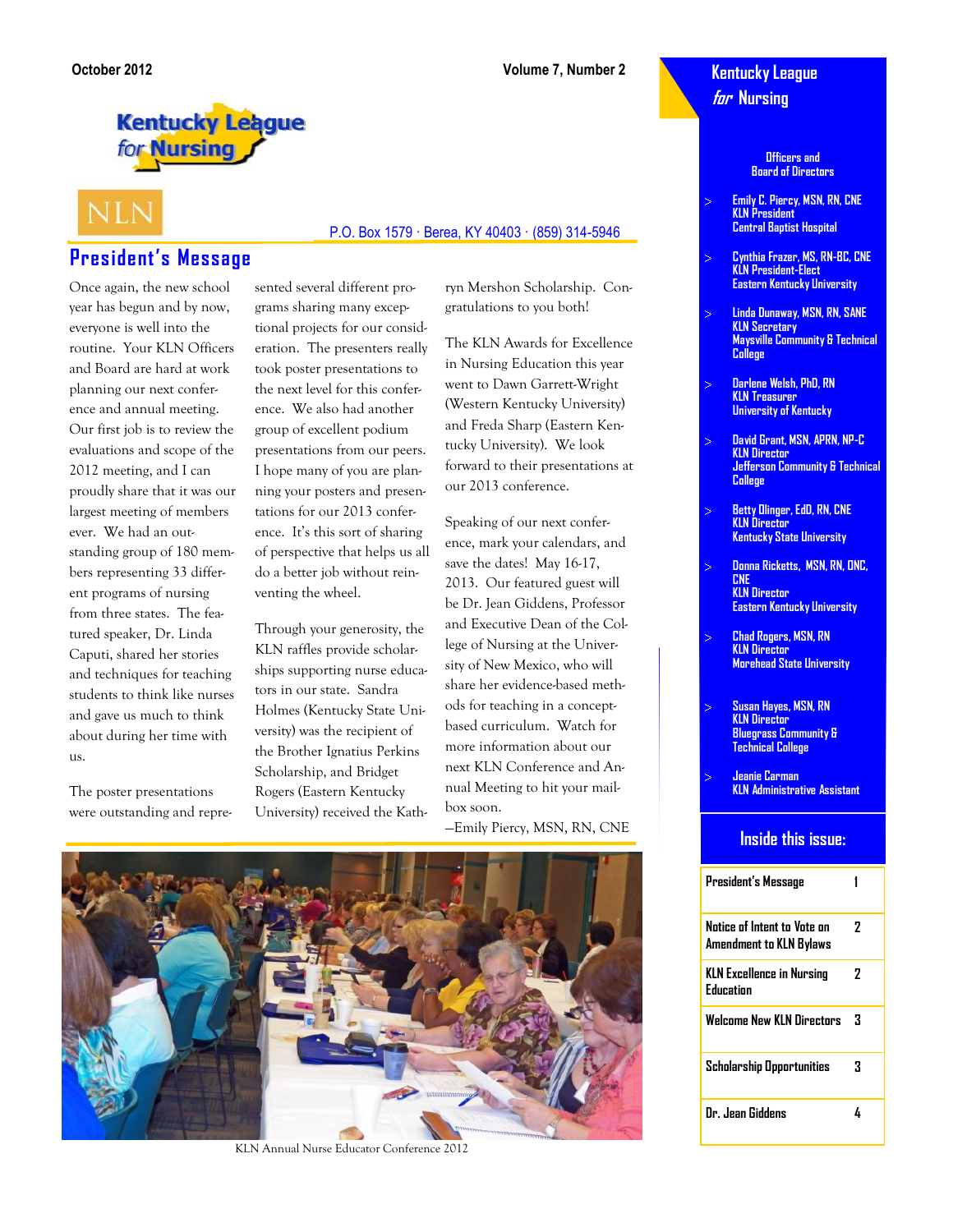### **Notice of Intent to Vote on Amendment to KLN Bylaws**

The KLN was notified by the IRS in late September that in order to maintain our tax exempt status, we must include their statement to limit this organization's purposes to those described in the IRC Section  $501(c)(3)$ , and we have been instructed to add the following specific language to our Bylaws:

"Said organization is organized exclusively for charitable, religious, educational, and scientific purposes, including, for such purposes, the making of distributions to organizations that qualify as exempt organizations under section 501( c)(3) of the Internal Revenue Code, or corresponding section of any future federal tax code.

Upon the dissolution of the organization, assets shall be distributed for one or more exempt purposes within the meaning of section 501( c)(3) of the Internal Revenue Code, or corresponding section of any future federal tax code, or shall be distributed to the federal government, or to a state or local government, for a public purpose. Any such assets

not disposed of shall be disposed of by a court of competent jurisdiction in the county in which the principal office of the organization is then located, exclusively for such purposes or to such organization or organizations, as said Court shall determine, which are organized and operated exclusively for such purposes."

In accordance with the existing Bylaws of the Kentucky League for Nursing, the membership is now notified of this proposed amendment to be voted on by electronic vote during November 2012. Members will be e-mailed a link to the voting site with instructions for casting your ballot. The IRS will not permit us to delay voting until our next Annual Meeting in May 2013. The amendment must be voted on more quickly.

If you need to update your e-mail address, please contact Jeanie Carman, Administrative Assistant, at kyleaguenursing@yahoo.com immediately.

When you receive the link to the

voting site, please cast your ballot as soon as possible. Dates for the voting will be included with the link.

Please also view the existing KLN Bylaws through the link at http://www.nln.org/ CLWebsites/Kentucky/ index.htm

> - Linda Dunaway, MSN, RN, SANE KLN Secretary

**Kentucky League for Nursing 2013 Annual Nurse Educator Conference**

**May 16-17, 2013**



Pictured left: Dawn Garrett-Wright receives the KLN Award for Excellence in Nursing Education from KLN Director Betty Olinger.

### **Excellence in Nursing Education**

It's a new year, right? There is no better time to take a moment to reflect on who you believe is the best nurse educator in the Commonwealth and why you have come to believe in this person. Who is the educator that inspires students to do their best? What's their secret? Reach out and give her or him a pat on the back, and submit a nomination for the KLN's Award for Excellence in Nursing Education. This Award for Excellence in Nursing Education in the Commonwealth of Kentucky will be presented to two outstanding academic nurse educators yearly during the annual business meeting of the Kentucky League for Nursing. The honor will recognize significant contribution to excellence and innovation in nursing education contributing to the preparation of the nursing workforce in the state. To learn

more about the KLN Award for Excellence in Nursing Education, check our website at [http://www.nln.org/](http://www.nln.org/CLWebsites/Kentucky/AwardOfExcellence.pdf) [CLWebsites/Kentucky/](http://www.nln.org/CLWebsites/Kentucky/AwardOfExcellence.pdf) [AwardOfExcellence.pdf](http://www.nln.org/CLWebsites/Kentucky/AwardOfExcellence.pdf) and get those nominations going!

Pictured right: Freda Sharp receives the KLN Award for Excellence in Nursing Education from KLN Director Betty Olinger.

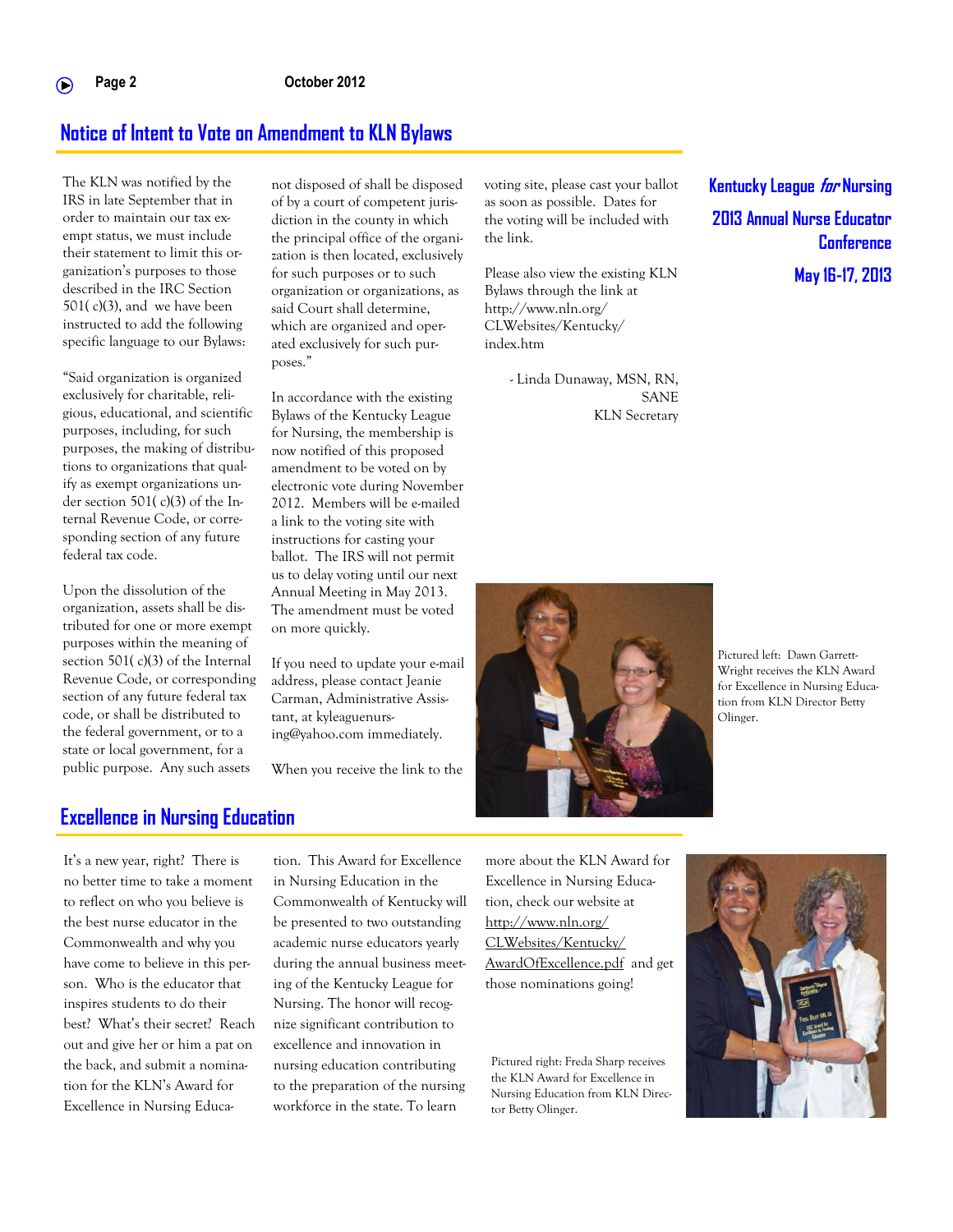#### **Page 3** ∩

#### **October 2012**

#### **Volume 7, Number 2**

### **Welcome New KLN Directors**



Chad Rogers is an Assistant Professor of Nursing at Morehead State University. Chad began his career in the Kentucky Na-

tional Guard as Medic and served a total of ten years. Prior to becoming a nurse, he was a Paramedic for 5 years. He holds an Associate an d Bachelors degree in Nursing from Morehead State University and a Master of Science in Nursing (Education) from Northern Kentucky University. He has worked in the Intensive Care Unit, Emergency Department and Catheterization Recovery areas as a nurse. He currently teaches Registered Nurses and has also taught Licensed Practical Nurses in the past for four years. He is excited to help shape the future of the KLN.

### **Scholarship Opportunities**

Susan Hayes is an Assistant Professor at Bluegrass Community and Technical College in Lexing-

ton, KY. Originally from New York State, Susan spent the majority of her nursing career while serving full-time in the US Air Force, and then settled in KY upon her retirement. She has three children and resides in Georgetown, KY. Susan developed her expertise in pediatrics while practicing as a Pediatric Nurse Practitioner. She loves the challenges and creativity associated with teaching and the ability to make a difference for future nurses. She is excited to serve you as a Director of the Kentucky League for Nursing.



KLN Annual Meeting and Conference Poster Session 2012

#### **Kathryn M. Mershon Nursing Faculty Scholarship**

The Kathryn M. Mershon Nursing Faculty Scholarship is awarded by the Kentucky League for Nursing to honor a nurse who has worked tirelessly to improve nursing education and the nursing workforce in Kentucky and throughout the nation. The scholarship is awarded annually to a Kentucky League for Nursing member as a one-time only gift to a qualified nurse applicant pursuing graduate education with the intention of remaining in the Commonwealth of Kentucky to teach in an accredited undergraduate or graduate level program of nursing. For the application and additional information, visit our website at http:// www.nln.org/CLWebsites/ Kentucky/

KathrynMershonScholorashipCriteria.pdf .

#### **Brother Ignatius Perkins Nursing Faculty Scholarship**

The Brother Ignatius Perkins Nursing Faculty Scholarship is awarded by the Kentucky League for Nursing in honor of Brother Ignatius Perkins who has served the citizens of the Commonwealth of Kentucky and the National League for Nursing for many years through his activities enhancing nursing education. The scholarship is to be used by Kentucky League for Nursing members to assist preparation and examination for the NLN's Certified Nurse Educator credential. The scholarship will be awarded by the Kentucky League for Nursing annually as a one-time only gift to qualified nurse applicants

who plan to take the CNE exam within one year of the award. For the application and additional information, visit our website at http://www.nln.org/ CLWebsites/Kentucky/ BIPApplication.pdf .

Pictured right: Sandra Holmes receives the Brother Ignatius Perkins Nursing Faculty Scholarship from KLN Director David Grant.